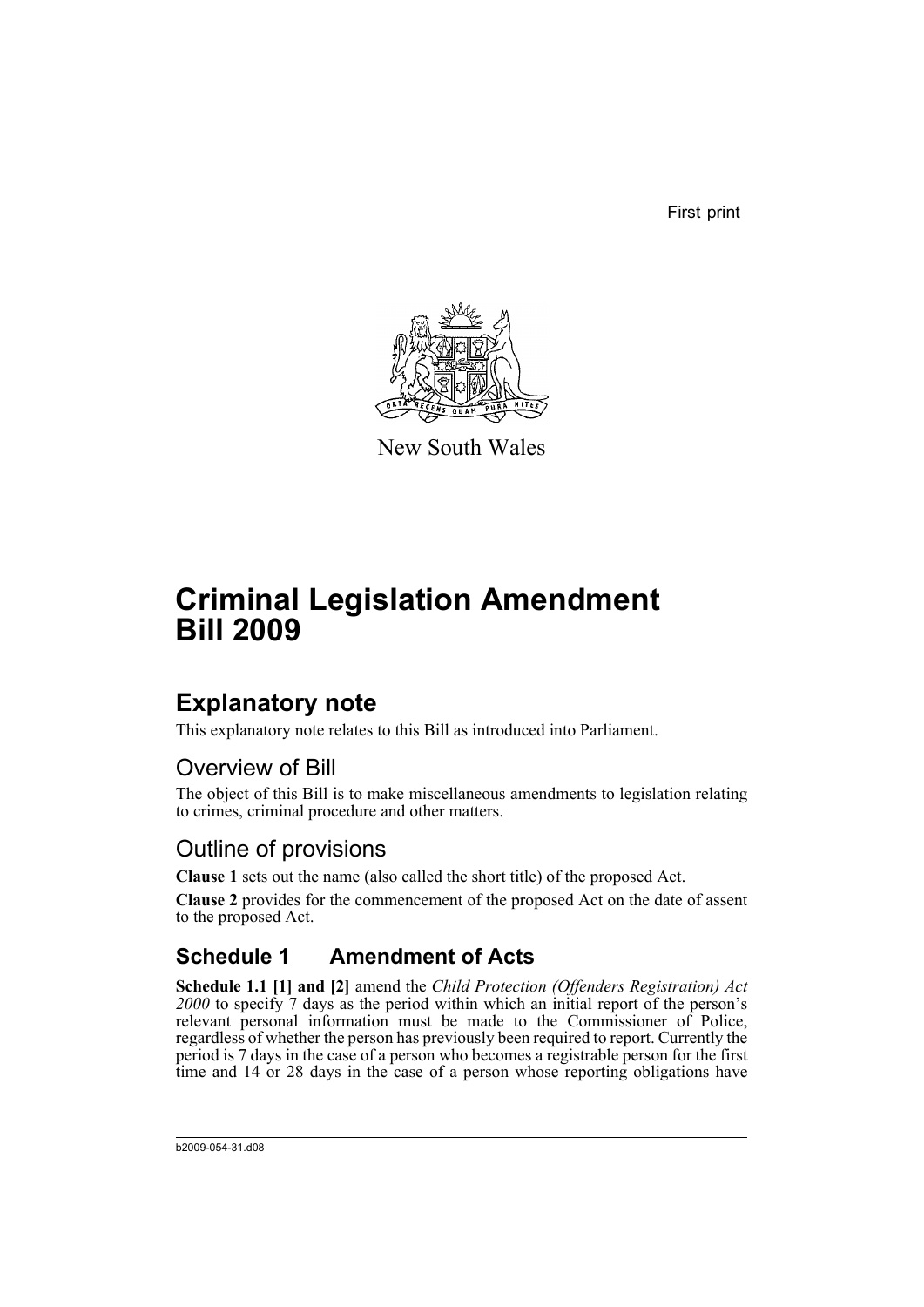Explanatory note

expired or are suspended and who is then required to report because of a new offence or because the suspension is revoked. **Schedule 1.1 [3]** provides for transitional arrangements with respect to the proposed amendments.

**Schedule 1.2** amends the *Confiscation of Proceeds of Crime Act 1989* to provide that an offence under section 23A (offences with respect to enhanced indoor cultivation of prohibited plants in presence of children) of the *Drug Misuse and Trafficking Act 1985*, involving more than a small quantity of a prohibited plant within the meaning of that Act, is a drug trafficking offence for the purposes of the *Confiscation of Proceeds of Crime Act 1989*.

**Schedule 1.3 [1]** amends the *Crimes Act 1900* to include an additional circumstance of aggravation in respect of the offences of sexual intercourse with a child under the age of 10 and sexual intercourse with a child aged between 10 and 16 years. The additional circumstance of aggravation occurs if the alleged offender breaks and enters into any dwelling-house or other building with the intention of committing the offence or any other serious indictable offence. **Schedule 1.3 [2]** provides for transitional arrangements with respect to the proposed amendments.

**Schedule 1.4 [1] and [4]** amend the *Crimes (Domestic and Personal Violence) Act 2007* to make it an offence to attempt to commit an offence under section 13 (1) or 14 (1) of that Act. Those sections create offences of stalking or intimidating another person with the intention of causing the other person to fear physical or mental harm (maximum penalty, imprisonment for 5 years or a fine of \$5,500, or both) and knowingly contravening a prohibition or restriction specified in an apprehended violence order (maximum penalty, imprisonment for 2 years or a fine of \$5,500, or both). A person who attempts to commit such an offence is liable to the same penalty as if the person had committed the offence itself. **Schedule 1.4 [2] and [3]** make consequential amendments.

**Schedule 1.5 [1]** removes an incorrect reference to a child under 10 from item 9B of the Table to Division 1A of Part 4 of the Crimes (Sentencing Procedure) Act 1999. That item provides for a standard non-parole period in relation to an offence against section 61M (2) of the *Crimes Act 1900*. That subsection, which deals with aggravated indecent assault, was recently amended by the *Crimes Amendment (Sexual Offences) Act 2008* so that the subsection now applies to persons under 16 years rather than to persons under 10 years of age.

**Schedule 1.5 [2]–[5]** amend the *Crimes (Sentencing Procedure) Act 1999* to increase the membership of the New South Wales Sentencing Council from 13 to 15 members. The two additional members are to be appointed by the Attorney General. One of the new members is to have expertise or experience in criminal law or sentencing and the other is to have academic or research expertise or experience of relevance to the functions of the Sentencing Council.

**Schedule 1.6** amends the *Criminal Procedure Act 1986* to provide that the Ombudsman's report under section 344A of that Act is to be provided to the Attorney General and the Minister for Police by 31 August 2009 rather than 31 May 2009 as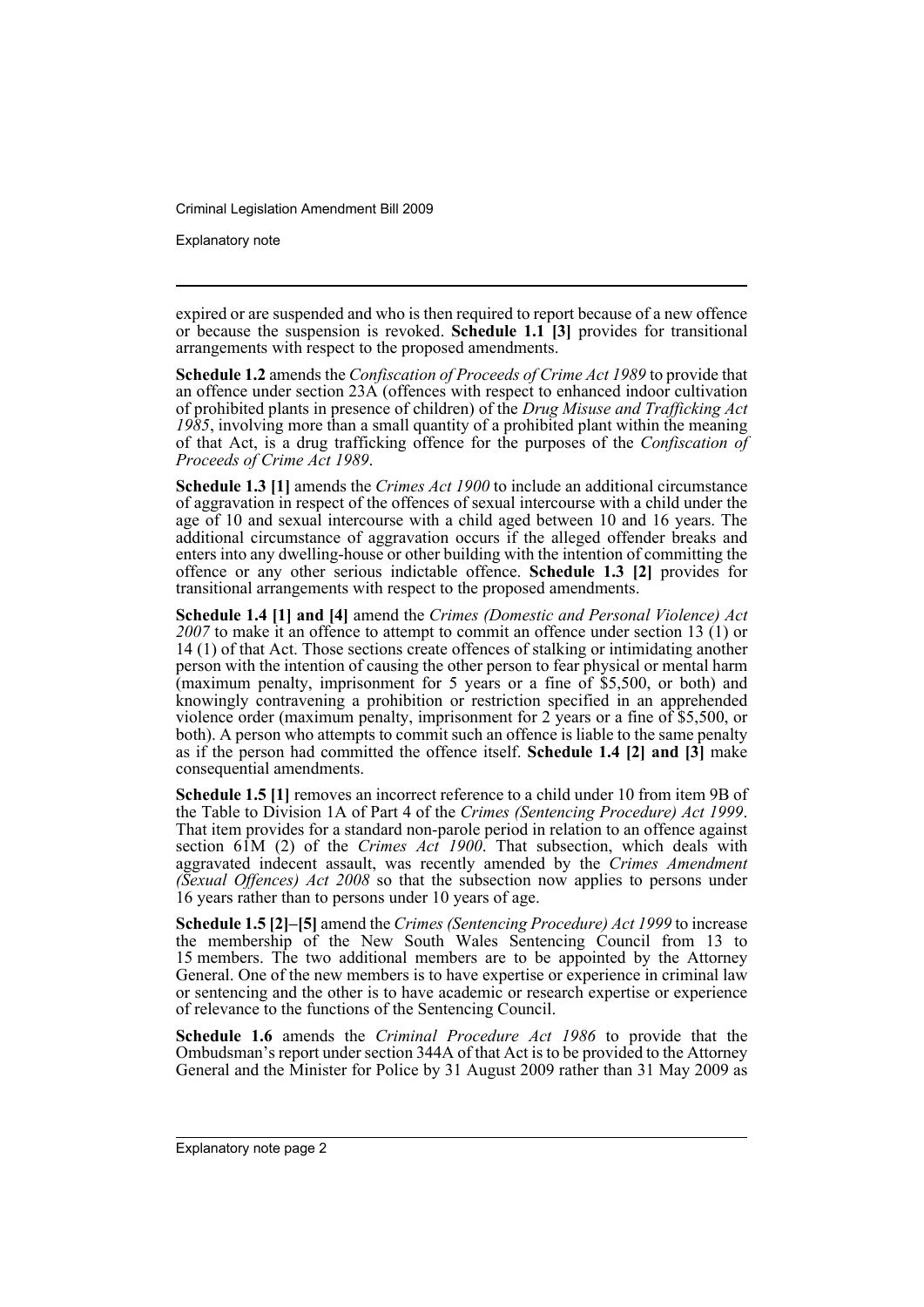Explanatory note

is currently the case. The report relates to the impact of penalty notices on Aboriginal and Torres Strait Islander communities.

**Schedule 1.7 [1]** amends the *Inclosed Lands Protection Act 1901* to omit a redundant provision.

**Schedule 1.7 [2]** amends the *Inclosed Lands Protection Act 1901* to remove the 2 month time limit for the commencement of criminal proceedings under that Act. Section 179 of the *Criminal Procedure Act 1986* will now apply in respect of any such proceedings requiring them to be commenced within 6 months after the offence is alleged to have been committed.

**Schedule 1.7 [3]** amends the *Inclosed Lands Protection Act 1901* to provide for particulars to be furnished to a defendant who is charged with an offence under that Act.

**Schedule 1.7 [4]** amends the *Inclosed Lands Protection Act 1901* to omit a redundant Schedule, to permit regulations of a savings and transitional nature to be made and to provide for transitional arrangements with respect to the amendments proposed to be made by Schedule 1.7 [2] and [3].

**Schedule 1.8 [1]** amends the *Law Enforcement (Powers and Responsibilities) Act 2002* to update a cross-reference to a renumbered provision.

**Schedule 1.8 [2]–[4] and [6]** make consequential amendments to the *Law Enforcement (Powers and Responsibilities) Act 2002* as a result of the repeal of the *Liquor Act 1982* and its replacement by the *Liquor Act 2007*.

**Schedule 1.8 [5]** amends section 198 of the *Law Enforcement (Powers and Responsibilities) Act 2002*. That section provides police officers with a power to give directions relating to the dispersal of groups of intoxicated persons in public places. The proposed amendment replaces the definition of *intoxicated person* (a person who appears to be seriously affected by alcohol or any drug) with a definition of *intoxicated* (a person is intoxicated if the person's speech, balance, co-ordination or behaviour is noticeably affected and it is reasonable in the circumstances to believe that the affected speech, balance, co-ordination or behaviour is the result of the consumption of alcohol or any drug).

**Schedule 1.9** makes an amendment to section 37 (b) of the *Mental Health (Forensic Provisions) Act 1990* as a consequence of amendments to that Act by the *Mental Health Act 2007*. Section 43 of the *Mental Health (Forensic Provisions) Act 1990* (which was inserted by the *Mental Health Legislation Amendment (Forensic Provisions) Act 2008*) provides that the Mental Health Review Tribunal must not make an order for the release of a forensic patient unless it is satisfied, on the evidence available to it, that the safety of the patient or any member of the public will not be seriously endangered by the patient's release.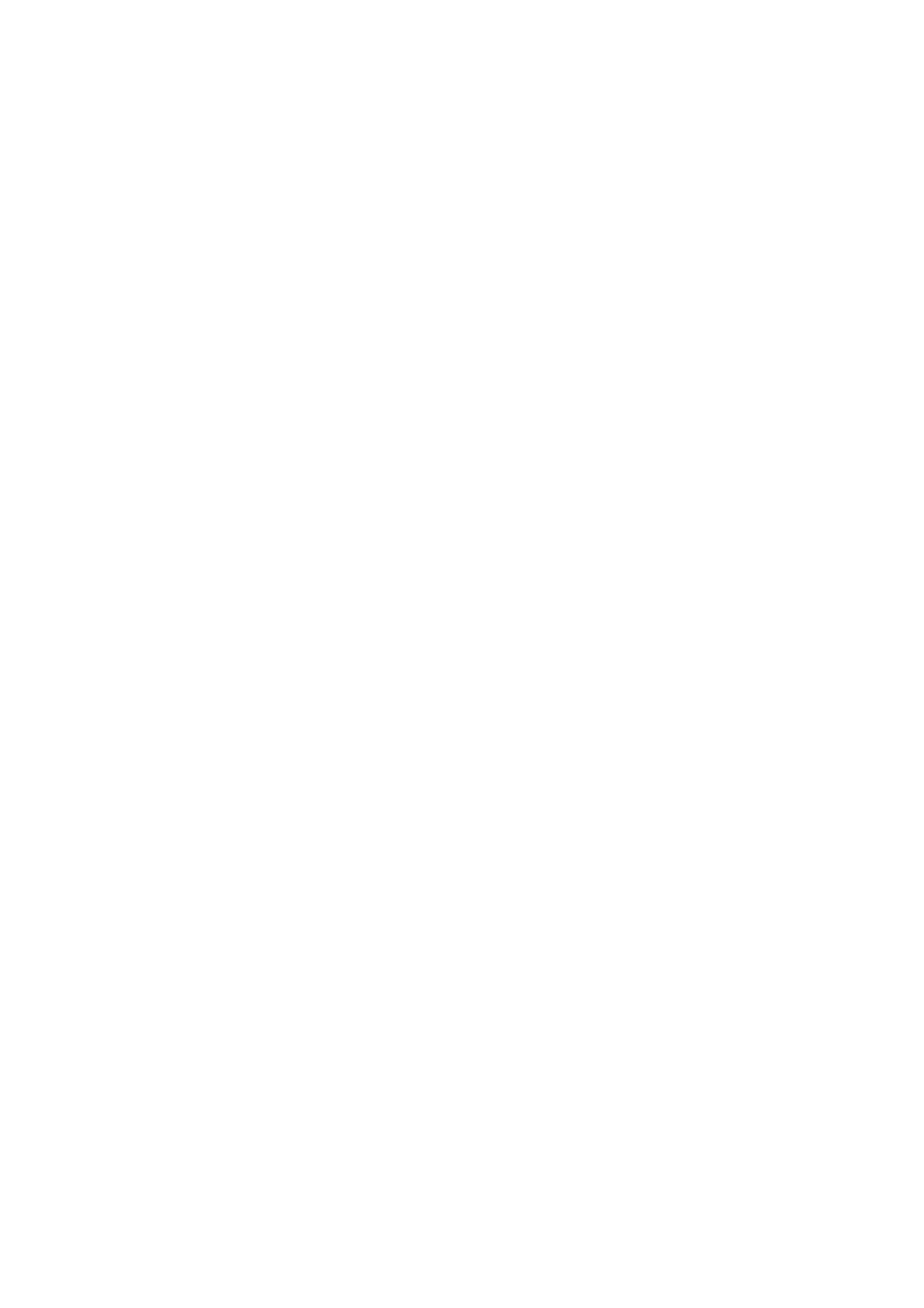First print



New South Wales

# **Criminal Legislation Amendment Bill 2009**

## **Contents**

|                              | Page |
|------------------------------|------|
| Name of Act                  |      |
| 2 Commencement               |      |
| Schedule 1 Amendment of Acts |      |
|                              |      |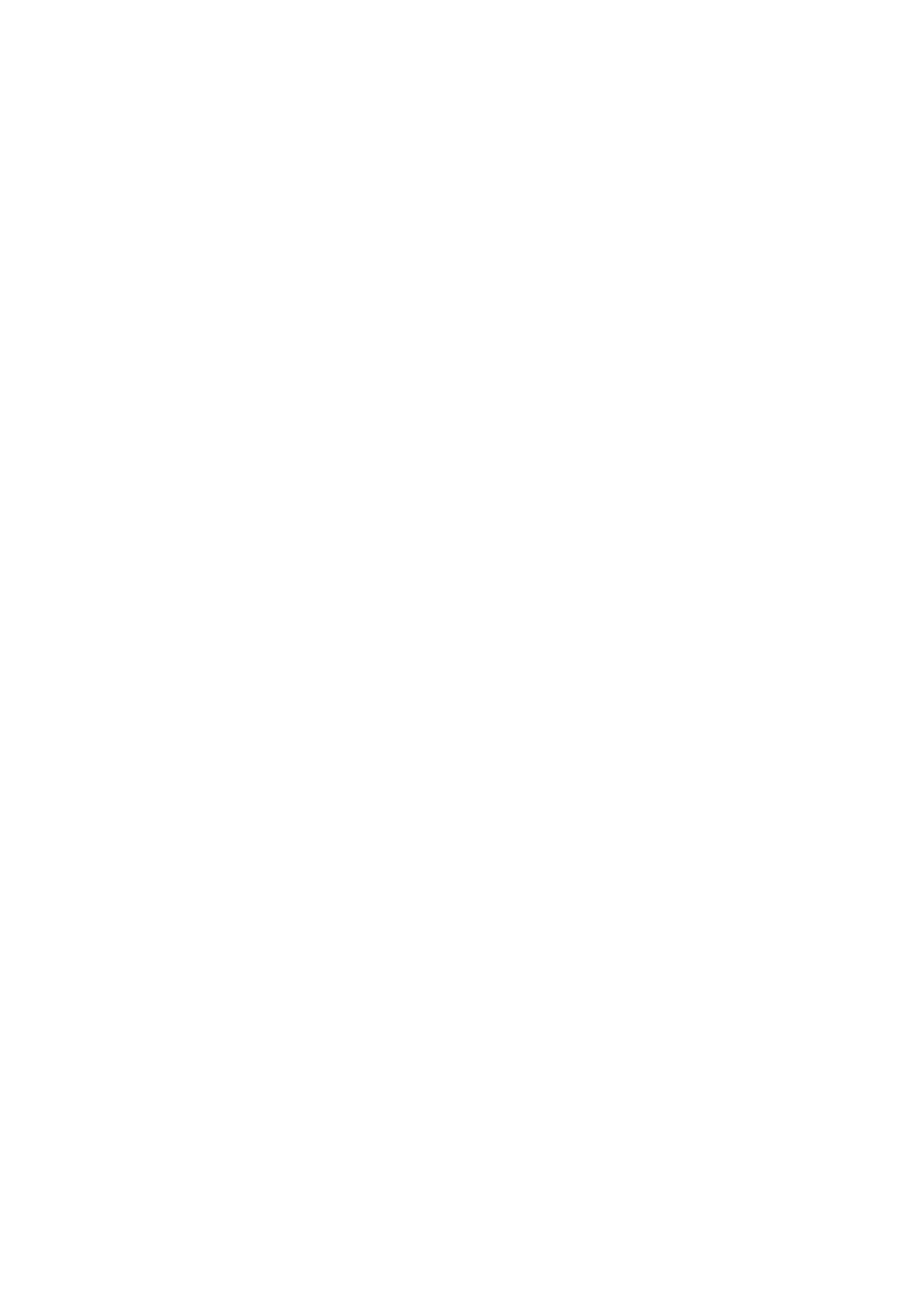

New South Wales

## **Criminal Legislation Amendment Bill 2009**

No , 2009

#### **A Bill for**

An Act to make miscellaneous amendments to legislation relating to crimes, criminal procedure and other matters.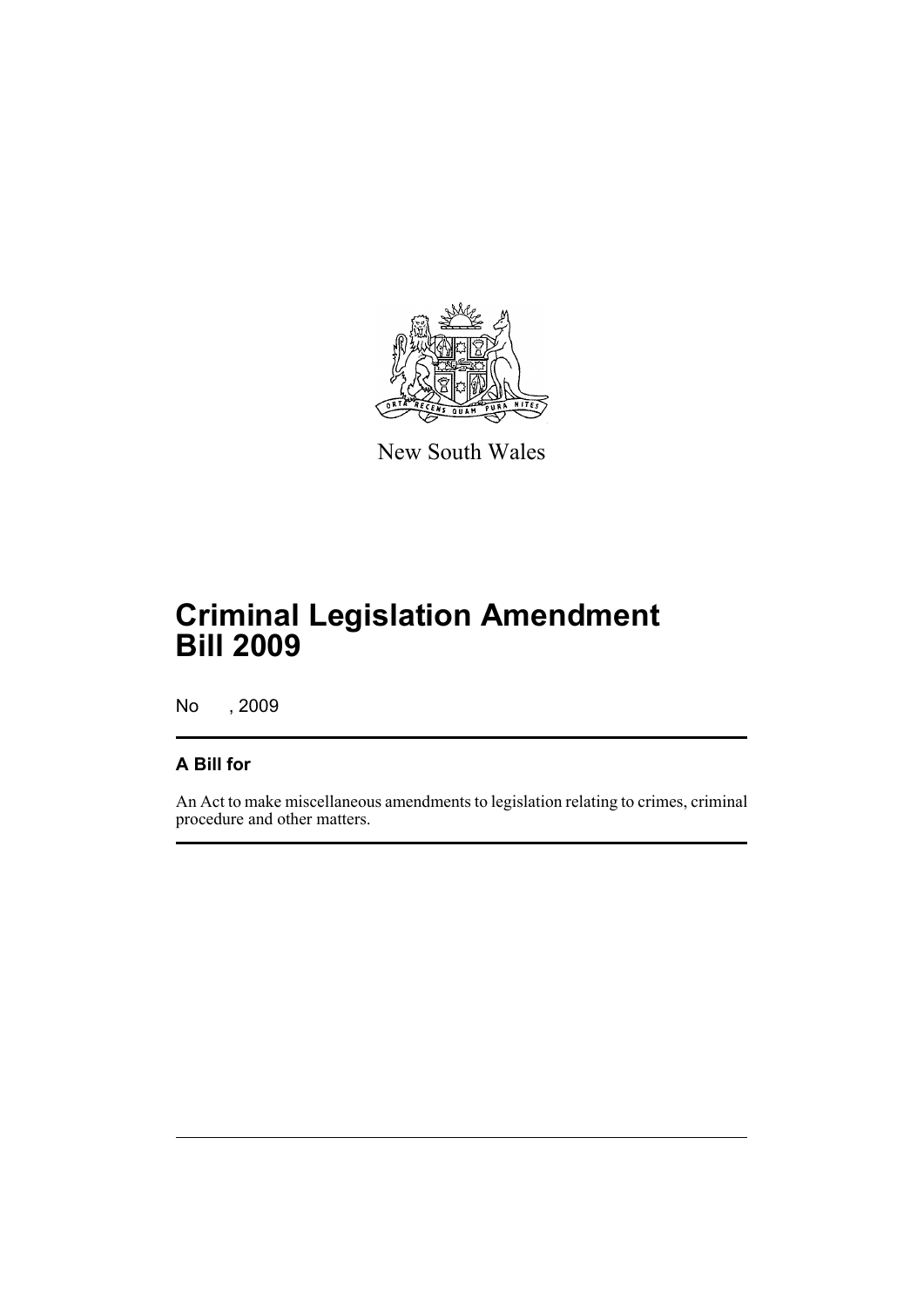<span id="page-7-1"></span><span id="page-7-0"></span>

|   | The Legislature of New South Wales enacts:               |                |
|---|----------------------------------------------------------|----------------|
| 1 | Name of Act                                              | $\mathcal{P}$  |
|   | This Act is the Criminal Legislation Amendment Act 2009. | 3              |
|   | <b>Commencement</b>                                      | $\overline{a}$ |
|   | This Act commences on the date of assent to this Act.    | 5              |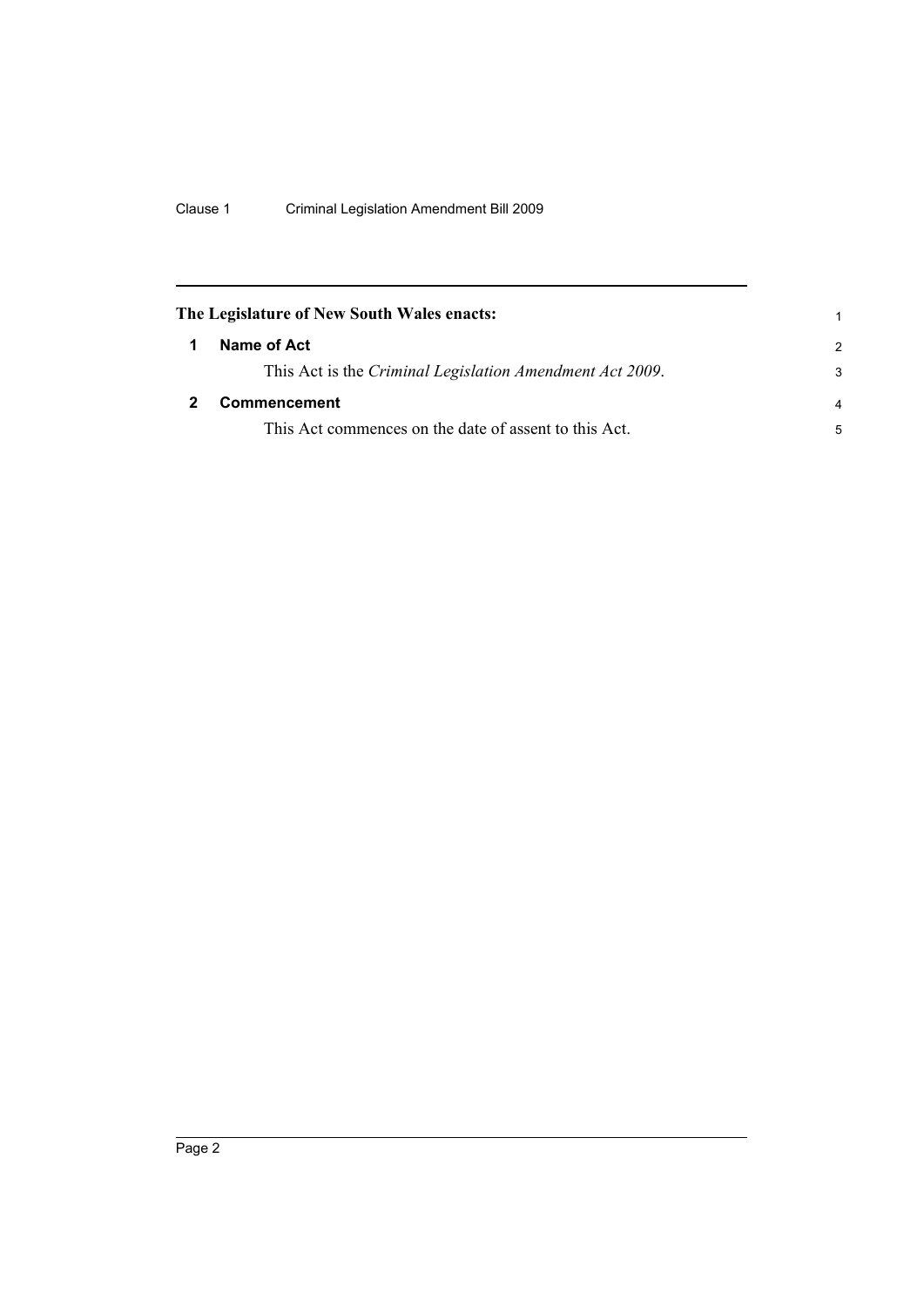Amendment of Acts Schedule 1

<span id="page-8-0"></span>

|     | <b>Schedule 1</b>                                                                                             |        | <b>Amendment of Acts</b>                                                                                                                                                                                                                                                                          | 1                          |
|-----|---------------------------------------------------------------------------------------------------------------|--------|---------------------------------------------------------------------------------------------------------------------------------------------------------------------------------------------------------------------------------------------------------------------------------------------------|----------------------------|
| 1.1 |                                                                                                               |        | <b>Child Protection (Offenders Registration) Act 2000 No 42</b>                                                                                                                                                                                                                                   | $\overline{2}$             |
| [1] | Section 9B When new initial report must be made by person whose<br>previous reporting obligations have ceased |        |                                                                                                                                                                                                                                                                                                   | 3<br>4                     |
|     | Omit "28 days" wherever occurring. Insert instead "7 days".                                                   |        |                                                                                                                                                                                                                                                                                                   |                            |
| [2] | Section 9B (4)                                                                                                |        |                                                                                                                                                                                                                                                                                                   | 6                          |
|     |                                                                                                               |        | Omit "14 days". Insert instead "7 days".                                                                                                                                                                                                                                                          | 7                          |
| [3] |                                                                                                               |        | Schedule 2 Savings, transitional and other provisions                                                                                                                                                                                                                                             | 8                          |
|     | Insert after Part 5:                                                                                          |        |                                                                                                                                                                                                                                                                                                   | 9                          |
|     | Part 6                                                                                                        |        | Provisions consequent on enactment of                                                                                                                                                                                                                                                             | 10                         |
|     |                                                                                                               |        | <b>Criminal Legislation Amendment Act 2009</b>                                                                                                                                                                                                                                                    | 11                         |
|     | 18                                                                                                            | ceased | Initial report by person whose previous reporting obligations have                                                                                                                                                                                                                                | 12<br>13                   |
|     |                                                                                                               |        | Section 9B, as amended by the Criminal Legislation Amendment<br><i>Act 2009</i> , does not apply in respect of the following registrable<br>persons, and that section, as in force immediately before the<br>commencement of that amendment, continues to apply in respect<br>of any such person: | 14<br>15<br>16<br>17<br>18 |
|     |                                                                                                               | (a)    | a person referred to in section 9B (1) who was sentenced<br>for the registrable offence, or ceased to be in government<br>(whichever)<br>applicable)<br>custody,<br>before<br>that<br>1S<br>commencement,                                                                                         | 19<br>20<br>21<br>22       |
|     |                                                                                                               | (b)    | a person referred to in section 9B (2) who became a<br>corresponding registrable person, or ceased to be in<br>government custody, (whichever is applicable) before that<br>commencement,                                                                                                         | 23<br>24<br>25<br>26       |
|     |                                                                                                               | (c)    | a person referred to in section $9B(3)$ , if the order under<br>section 16 ceased to have effect or the person ceased to be<br>in government custody (whichever is applicable) before<br>that commencement.                                                                                       | 27<br>28<br>29<br>30       |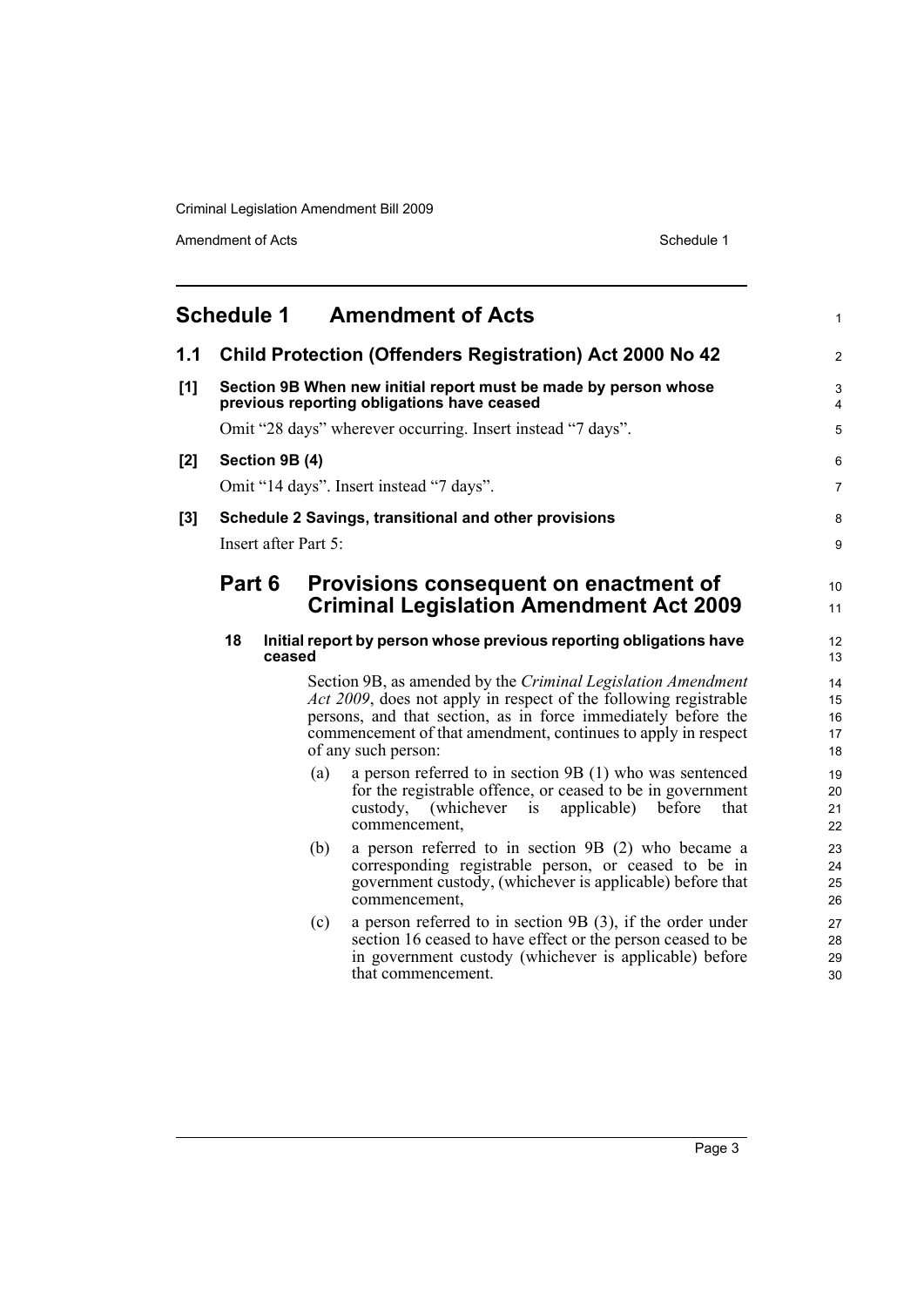Schedule 1 Amendment of Acts

|     |                                  | 1.2 Confiscation of Proceeds of Crime Act 1989 No 90                                                                                                                                      | $\mathbf{1}$         |
|-----|----------------------------------|-------------------------------------------------------------------------------------------------------------------------------------------------------------------------------------------|----------------------|
|     | <b>Section 4 Definitions</b>     |                                                                                                                                                                                           | $\overline{2}$       |
|     | section $4(1)$ :                 | Insert after paragraph (a) of the definition of <i>drug trafficking offence</i> in                                                                                                        | 3<br>4               |
|     | $\left( a1\right)$               | section 23A (offences with respect to enhanced indoor<br>cultivation of prohibited plants in presence of children),                                                                       | 5<br>6               |
| 1.3 | Crimes Act 1900 No 40            |                                                                                                                                                                                           | $\overline{7}$       |
| [1] |                                  | Sections 66A (3) (i) and 66C (5) (i)                                                                                                                                                      | 8                    |
|     |                                  | Insert at the end of sections $66A(3)$ (h) and $66C(5)$ (h):                                                                                                                              | 9                    |
|     |                                  | , or                                                                                                                                                                                      | 10                   |
|     | (i)                              | the alleged offender breaks and enters into any<br>dwelling-house or other building with the intention of<br>committing the offence or any other serious indictable<br>offence.           | 11<br>12<br>13<br>14 |
| [2] |                                  | <b>Schedule 11 Savings and transitional provisions</b>                                                                                                                                    | 15                   |
|     |                                  | Insert at the end of the Schedule (with appropriate Part and clause numbers):                                                                                                             | 16                   |
|     | <b>Part</b>                      | <b>Criminal Legislation Amendment Act 2009</b>                                                                                                                                            | 17                   |
|     | <b>Application of amendments</b> |                                                                                                                                                                                           | 18                   |
|     |                                  | An amendment made to this Act by the Criminal Legislation                                                                                                                                 |                      |
|     |                                  | Amendment Act 2009 applies only in respect of an offence<br>committed, or alleged to have been committed, on or after the<br>commencement of the amendment.                               | 19<br>20<br>21<br>22 |
|     |                                  | 1.4 Crimes (Domestic and Personal Violence) Act 2007 No 80                                                                                                                                | 23                   |
| [1] | or mental harm                   | Section 13 Stalking or intimidation with intent to cause fear of physical                                                                                                                 | 24<br>25             |
|     | Insert after section 13 $(4)$ :  |                                                                                                                                                                                           | 26                   |
|     | (5)                              | A person who attempts to commit an offence against<br>subsection (1) is guilty of an offence against that subsection and<br>is punishable as if the offence attempted had been committed. | 27<br>28<br>29       |
| [2] |                                  | Section 14 Offence of contravening apprehended violence order                                                                                                                             | 30                   |
|     | and $(b)$ .                      | Insert "or $(9)$ " after "subsection $(1)$ " wherever occurring in section 14 $(8)$ (a)                                                                                                   | 31<br>32             |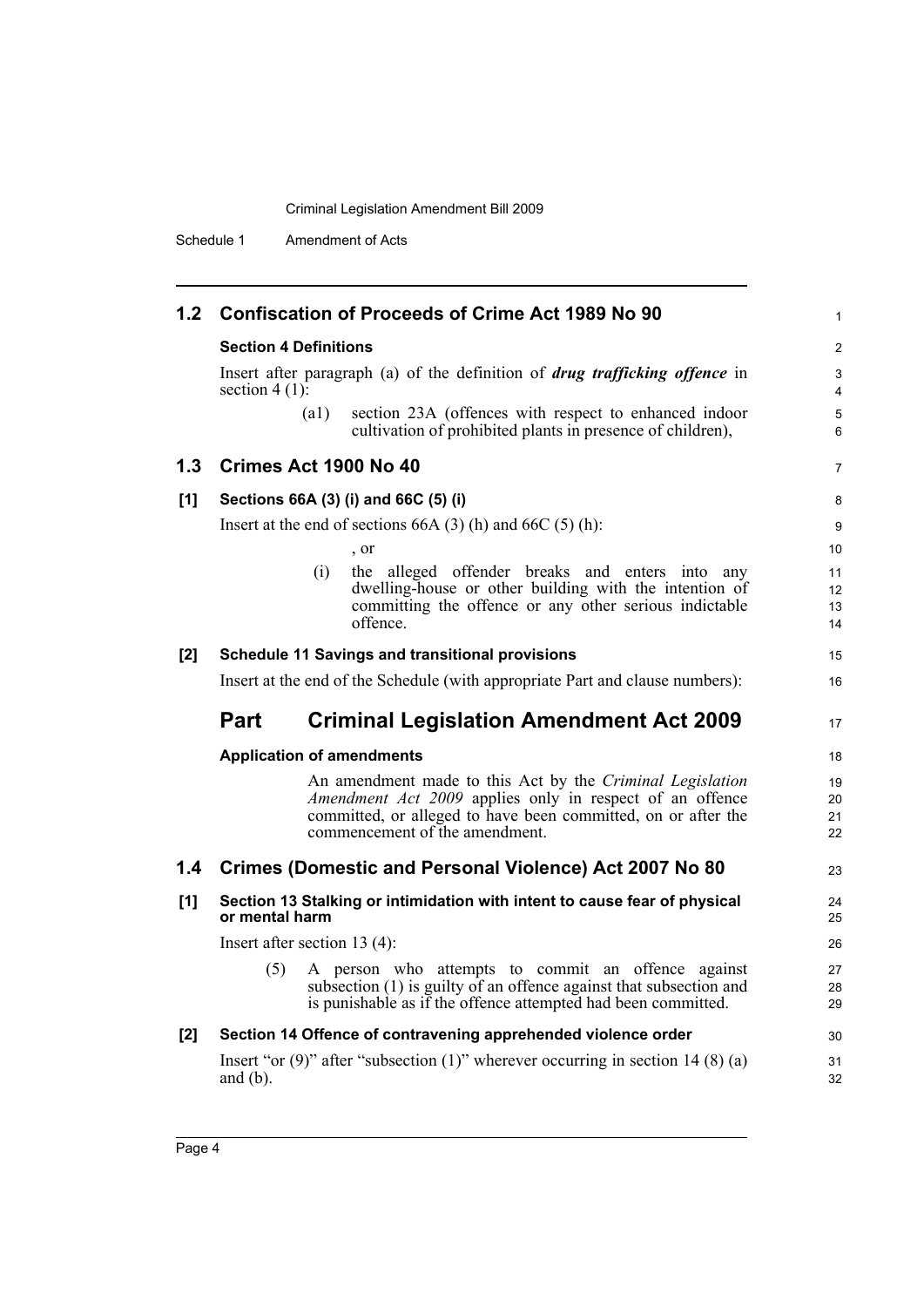Amendment of Acts Schedule 1

| [3]   | <b>Section 14 (8)</b>                                                                                                                                                                            |                |  |  |  |
|-------|--------------------------------------------------------------------------------------------------------------------------------------------------------------------------------------------------|----------------|--|--|--|
|       | Omit "that subsection" wherever occurring. Insert instead "either subsection".                                                                                                                   | $\overline{c}$ |  |  |  |
| [4]   | <b>Section 14 (9)</b>                                                                                                                                                                            |                |  |  |  |
|       | Insert after section $14(8)$ :                                                                                                                                                                   | 4              |  |  |  |
|       | (9)<br>A person who attempts to commit an offence against<br>subsection (1) is guilty of an offence against that subsection and<br>is punishable as if the offence attempted had been committed. | 5<br>6<br>7    |  |  |  |
| 1.5   | <b>Crimes (Sentencing Procedure) Act 1999 No 92</b>                                                                                                                                              | 8              |  |  |  |
| [1]   | Part 4 Sentencing procedures for imprisonment                                                                                                                                                    | 9              |  |  |  |
|       | Omit "—child under 10" from item 9B of the Table to Division 1A.                                                                                                                                 | 10             |  |  |  |
| $[2]$ | Section 100I Constitution of New South Wales Sentencing Council                                                                                                                                  | 11             |  |  |  |
|       | Omit "13 members" from section 100I (2). Insert instead "15 members".                                                                                                                            | 12             |  |  |  |
| [3]   | Section 1001 (2) (c)                                                                                                                                                                             | 13             |  |  |  |
|       | Omit "three". Insert instead "four".                                                                                                                                                             | 14             |  |  |  |
| [4]   | Section 1001 (2) (i)                                                                                                                                                                             | 15             |  |  |  |
|       | Insert at the end of section $100I(2)$ (h):                                                                                                                                                      | 16             |  |  |  |
|       | , and                                                                                                                                                                                            | 17             |  |  |  |
|       | (i)<br>one is to have academic or research expertise or experience<br>of relevance to the functions of the Sentencing Council.                                                                   | 18<br>19       |  |  |  |
| [5]   | Schedule 1A Provisions relating to membership and procedure of New<br><b>South Wales Sentencing Council</b>                                                                                      | 20<br>21       |  |  |  |
|       | Omit "7 members" from clause 10. Insert instead "8 members".                                                                                                                                     | 22             |  |  |  |
| 1.6   | <b>Criminal Procedure Act 1986 No 209</b>                                                                                                                                                        | 23             |  |  |  |
|       | Section 344A Further review by Ombudsman-Aboriginal and Torres<br><b>Strait Islander communities</b>                                                                                             | 24<br>25       |  |  |  |
|       | Omit "31 May 2009" from section 344A (3). Insert instead "31 August 2009".                                                                                                                       | 26             |  |  |  |
| 1.7   | Inclosed Lands Protection Act 1901 No 33                                                                                                                                                         | 27             |  |  |  |
| [1]   | <b>Section 2 Repeal</b>                                                                                                                                                                          | 28             |  |  |  |
|       | Omit the section.                                                                                                                                                                                | 29             |  |  |  |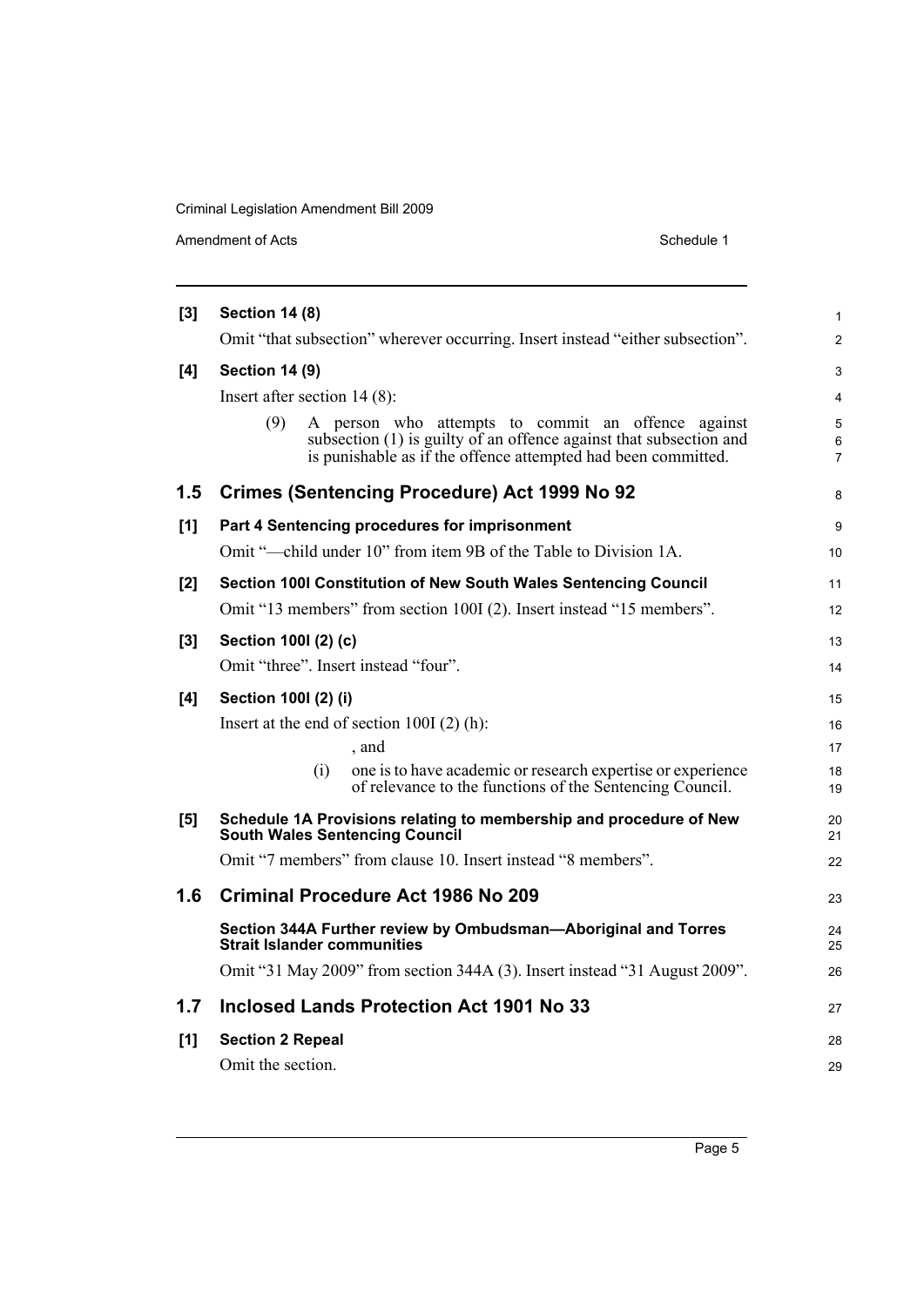Schedule 1 Amendment of Acts

| [2] | <b>Section 9 Limitation of civil action</b>                             |     |                                                                                                                                                                                                | 1              |
|-----|-------------------------------------------------------------------------|-----|------------------------------------------------------------------------------------------------------------------------------------------------------------------------------------------------|----------------|
|     | Omit "All actions and prosecutions". Insert instead "Any civil action". |     |                                                                                                                                                                                                |                |
| [3] | <b>Section 9A</b>                                                       |     |                                                                                                                                                                                                | 3              |
|     | Insert after section 9:                                                 |     |                                                                                                                                                                                                |                |
|     | <b>9A</b>                                                               |     | <b>Particulars to be furnished</b>                                                                                                                                                             |                |
|     |                                                                         | (1) | If a defendant charged with an offence under this Act:                                                                                                                                         | 6              |
|     |                                                                         |     | has requested the informant to furnish to the defendant<br>(a)<br>reasonable particulars of the behaviour or conduct the<br>subject of the charge, and                                         | 7<br>8<br>9    |
|     |                                                                         |     | the informant, or some person on his or her behalf, has not<br>(b)<br>so furnished those particulars,                                                                                          | 10<br>11       |
|     |                                                                         |     | the court before which the defendant is charged is to adjourn the<br>charge pending the furnishing of those particulars or may dismiss<br>the charge.                                          | 12<br>13<br>14 |
|     |                                                                         | (2) | If, at the hearing of a charge for an offence referred to in<br>subsection $(1)$ :                                                                                                             | 15<br>16       |
|     |                                                                         |     | the evidence discloses behaviour or conduct that<br>(a)<br>constitutes such an offence, and                                                                                                    | 17<br>18       |
|     |                                                                         |     | that behaviour or conduct is different from the behaviour<br>(b)<br>or conduct of which particulars have been given to the<br>defendant under subsection (1),                                  | 19<br>20<br>21 |
|     |                                                                         |     | the court may, on the application of the defendant and if it is of<br>the opinion that the defendant was deceived by those particulars,<br>adjourn the hearing on such terms as it thinks fit. | 22<br>23<br>24 |
| [4] | <b>Schedule 1</b>                                                       |     |                                                                                                                                                                                                | 25             |
|     |                                                                         |     | Omit the Schedule to the Act. Insert instead:                                                                                                                                                  | 26             |
|     | <b>Schedule 1</b>                                                       |     | Savings, transitional and other<br>provisions                                                                                                                                                  | 27<br>28       |
|     |                                                                         |     |                                                                                                                                                                                                |                |
|     | Part 1                                                                  |     | <b>General</b>                                                                                                                                                                                 | 29             |
|     | 1                                                                       |     | <b>Regulations</b>                                                                                                                                                                             | 30             |
|     |                                                                         | (1) | The regulations may contain provisions of a savings or<br>transitional nature consequent on the enactment of the following<br>Acts:                                                            | 31<br>32<br>33 |
|     |                                                                         |     | Criminal Legislation Amendment Act 2009                                                                                                                                                        | 34             |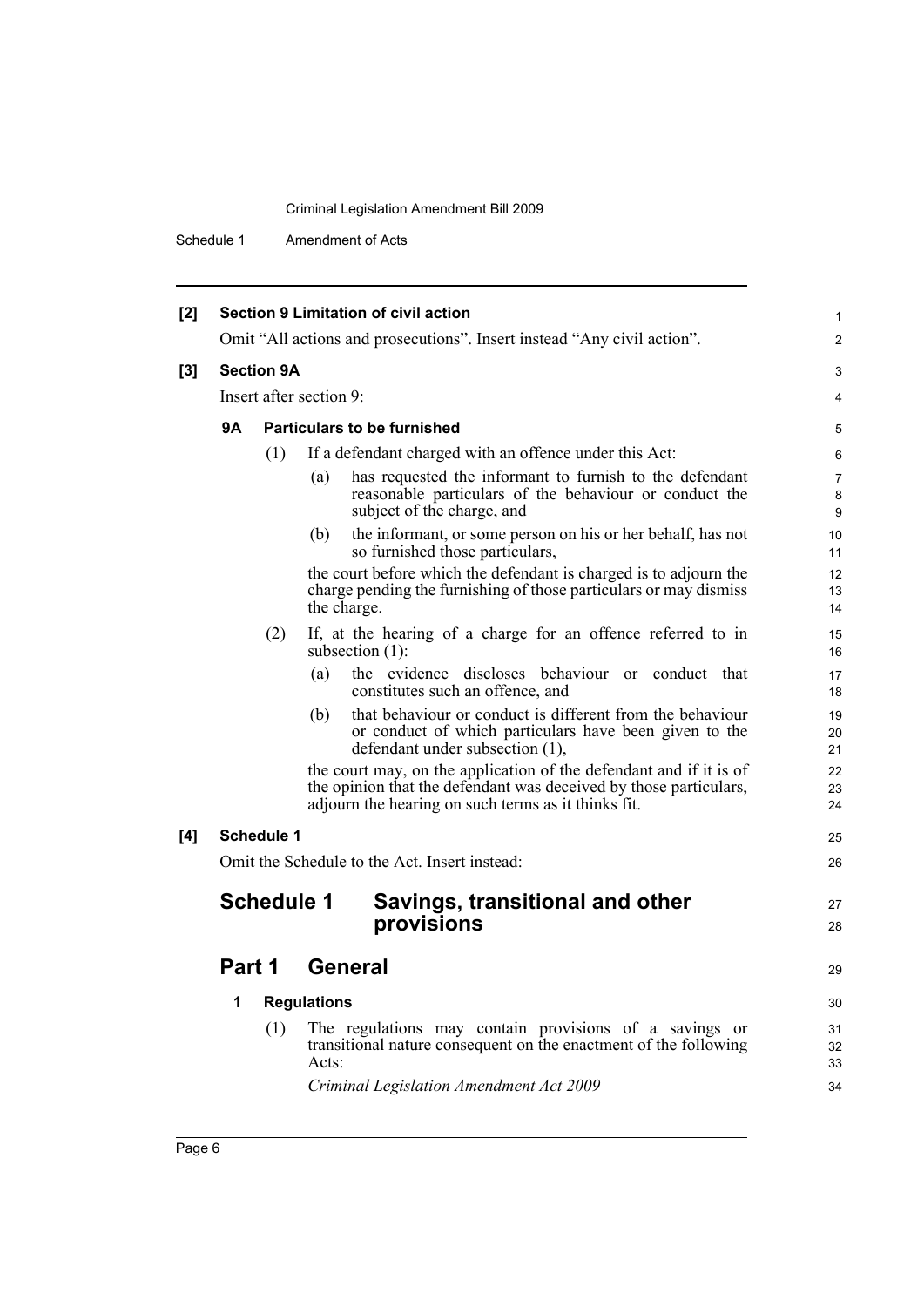Amendment of Acts Schedule 1

|     |               | (2)               | Any such provision may, if the regulations so provide, take effect<br>from the date of assent to the Act concerned or a later date.                                                                                                                                                                     | $\mathbf{1}$<br>$\overline{2}$ |
|-----|---------------|-------------------|---------------------------------------------------------------------------------------------------------------------------------------------------------------------------------------------------------------------------------------------------------------------------------------------------------|--------------------------------|
|     | (3)           |                   | To the extent to which any such provision takes effect from a date<br>that is earlier than the date of its publication on the NSW<br>legislation website, the provision does not operate so as:                                                                                                         | 3<br>4<br>$\sqrt{5}$           |
|     |               |                   | to affect, in a manner prejudicial to any person (other than<br>(a)<br>the State or an authority of the State), the rights of that<br>person existing before the date of its publication, or                                                                                                            | 6<br>$\overline{7}$<br>8       |
|     |               |                   | (b)<br>to impose liabilities on any person (other than the State or<br>an authority of the State) in respect of anything done or<br>omitted to be done before the date of its publication.                                                                                                              | $\boldsymbol{9}$<br>10<br>11   |
|     | Part 2        |                   | Provisions consequent on enactment of<br><b>Criminal Legislation Amendment Act 2009</b>                                                                                                                                                                                                                 | 12<br>13                       |
|     | $\mathbf{2}$  | <b>Definition</b> |                                                                                                                                                                                                                                                                                                         | 14                             |
|     |               |                   | In this Part:                                                                                                                                                                                                                                                                                           | 15                             |
|     |               |                   | amending Act means the Criminal Legislation Amendment Act<br>2009.                                                                                                                                                                                                                                      | 16<br>17                       |
|     | 3             |                   | <b>Limitation period for prosecutions</b>                                                                                                                                                                                                                                                               | 18                             |
|     |               |                   | Section 9, as amended by the amending Act, does not apply in<br>respect of an offence that is alleged to have been committed<br>before the commencement of that amendment, and that section,<br>as in force immediately before that commencement, continues to<br>apply in respect of any such offence. | 19<br>20<br>21<br>22<br>23     |
|     | 4             |                   | <b>Particulars to be furnished</b>                                                                                                                                                                                                                                                                      | 24                             |
|     |               |                   | Section 9A, as inserted by the amending Act, does not apply in<br>respect of an offence alleged to have been committed before the<br>commencement of that section.                                                                                                                                      | 25<br>26<br>27                 |
| 1.8 | <b>No 103</b> |                   | Law Enforcement (Powers and Responsibilities) Act 2002                                                                                                                                                                                                                                                  | 28<br>29                       |
| [1] |               |                   | Sections 20 (b), 35 (b) and 42 (3) (b)                                                                                                                                                                                                                                                                  | 30                             |
|     |               |                   | Omit "section 545E" wherever occurring. Insert instead "section 93FB".                                                                                                                                                                                                                                  | 31                             |